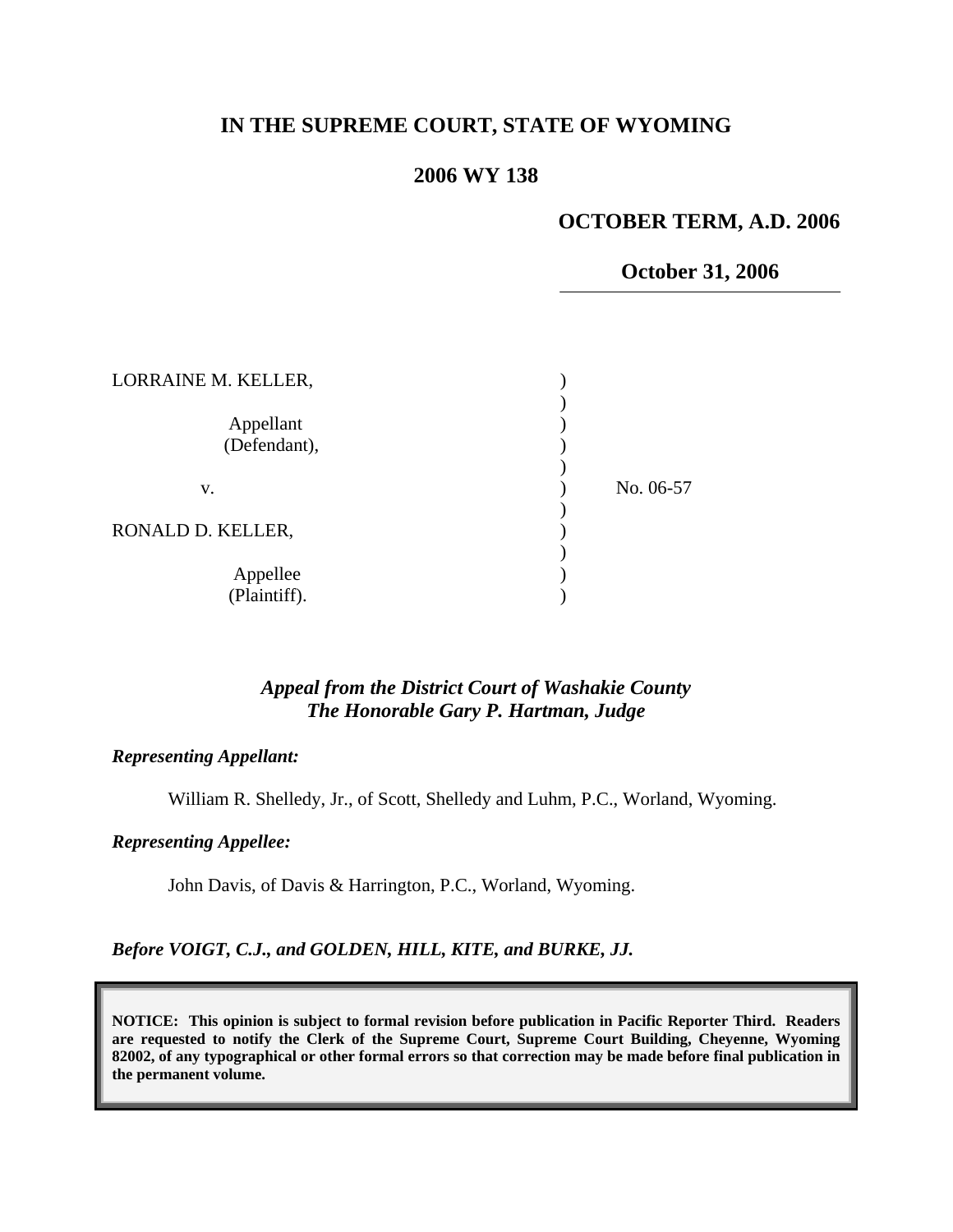### **BURKE, Justice.**

[¶1] Lorraine M. Keller (Wife) appeals the property distribution portion of the divorce decree granting her a divorce from Ronald D. Keller (Husband). She claims that the trial court abused its discretion when it used actuarial tables to determine the present value of Husband's state retirement and Social Security benefits. We find no abuse of discretion and affirm.

### **ISSUE**

[¶2] Wife presents one issue for review:

Whether the district court abused its discretion in granting Appellee an additional \$56,000.00 as the present value of the social security and state retirement benefits that Appellant may receive in addition [to] what Appellee receives if Appellee dies when he is 80 years of age and Appellant lives an additional four years and dies at the age of 84 years of age according to the actuarial tables?

Husband states the issue as follows:

Did the district court abuse its discretion when it considered an expert's valuation of pension annuities, along with other factors set out in § 20-2-114, Wyo. Stat. Ann. (Lexis 2005), when determining an equitable disposition of marital property?

# **FACTS**

[¶3] The parties were married in 1961 and had two children, both of whom are now grown. The parties farmed for the first fifteen years of their marriage. With a few minor exceptions, Wife did not work outside the home during the marriage. Due to Husband's health problems, the parties sold the farm and Husband began working as an agricultural field inspector for the State of Wyoming. He worked for the State for 25 years and retired in January of 2004. Shortly thereafter, the parties began having marital troubles and Husband filed for divorce in June of 2005.

[¶4] During the course of the divorce proceedings, the parties were able to reach an agreement as to the division of the majority of their assets and entered into a stipulation concerning the distribution of those assets. In the stipulation, they agreed to divide equally a deferred compensation plan valued at \$125,000, their marital home and possessions valued at \$200,000, and IRAs valued at \$138,000. The parties then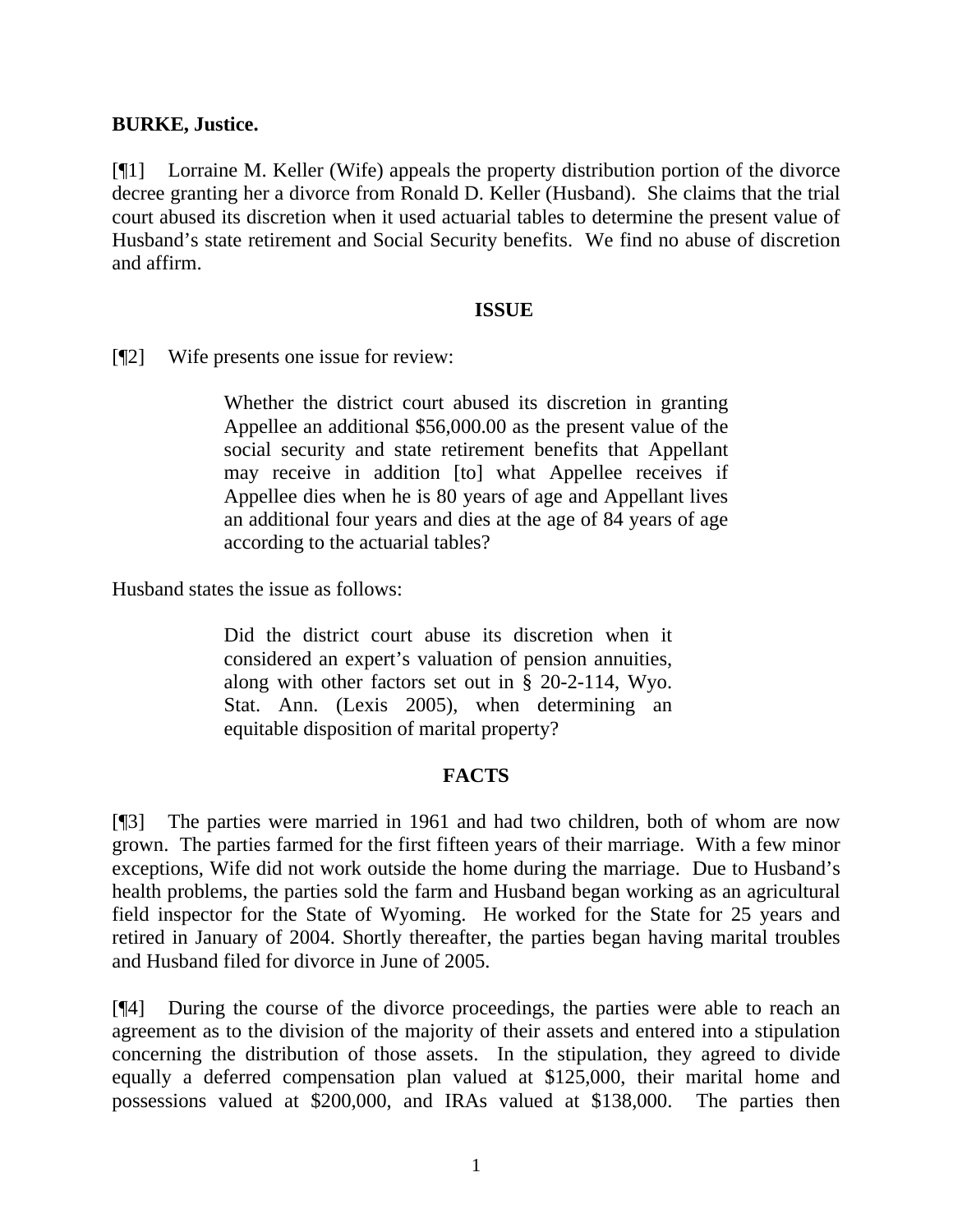requested that the district court rule on one issue: the division of their Social Security benefits and Husband's State retirement benefits. Article two of the parties' stipulation specified:

> The parties hereby agree that they reserve for presentation and resolution by the district court issues relating to the State of Wyoming and Social Security pension plan. These include issues regarding the appropriate distribution of the Social Security entitlement monies, the values of the pension plan distribution arrangements as finally resolved, and how these values should be borne by each party in light of all the factors of the case.

[¶5] After receiving evidence on the matter, the district court concluded that the values of Husband's State retirement account and Social Security pension plan should be reduced to their present value. The district court then found that because Wife has a longer life expectancy, she would receive an additional \$56,000 in retirement benefits. The district court offset Wife's portion of the marital property by that amount.

## **STANDARD OF REVIEW**

[¶6] As we have stated, "[t]he division of marital property is within the trial court's sound discretion, and we will not disturb that division absent an abuse of discretion." *Sweat v. Sweat*, 2003 WY 82, ¶ 6, 72 P.3d 276, 278 (Wyo. 2003) (citing *Carlton v. Carlton*, 997 P.2d 1028, 1032 (Wyo. 2000)). The ultimate question in determining whether an abuse of discretion occurred is whether the trial court could reasonably conclude as it did. *Id*. In evaluating the trial court's decision, we keep in mind that the equitable division of property in a divorce case is as likely as not to be unequal. *Id*. Further, the district court's division of marital property should not be disturbed except on clear grounds because the trial court is usually in a better position than the appellate court to judge the parties' respective merits and needs and is also in a better position to assess the witnesses' credibility and weigh their testimony. *Id*.

### **DISCUSSION**

[¶7] Wife has taken the position that the district court abused its discretion in offsetting her distribution by \$56,000. She claims that the parties intended an "equal" division of their property and that life expectancy is mere speculation that should not be considered by the court in dividing property. In response, Husband contends that the property division was supported by the testimony of Worland accountant, Larry Heiser, and was equitable, especially given the fact that Wife presented no evidence on the issue.

[¶8] The Wyoming statutes provide: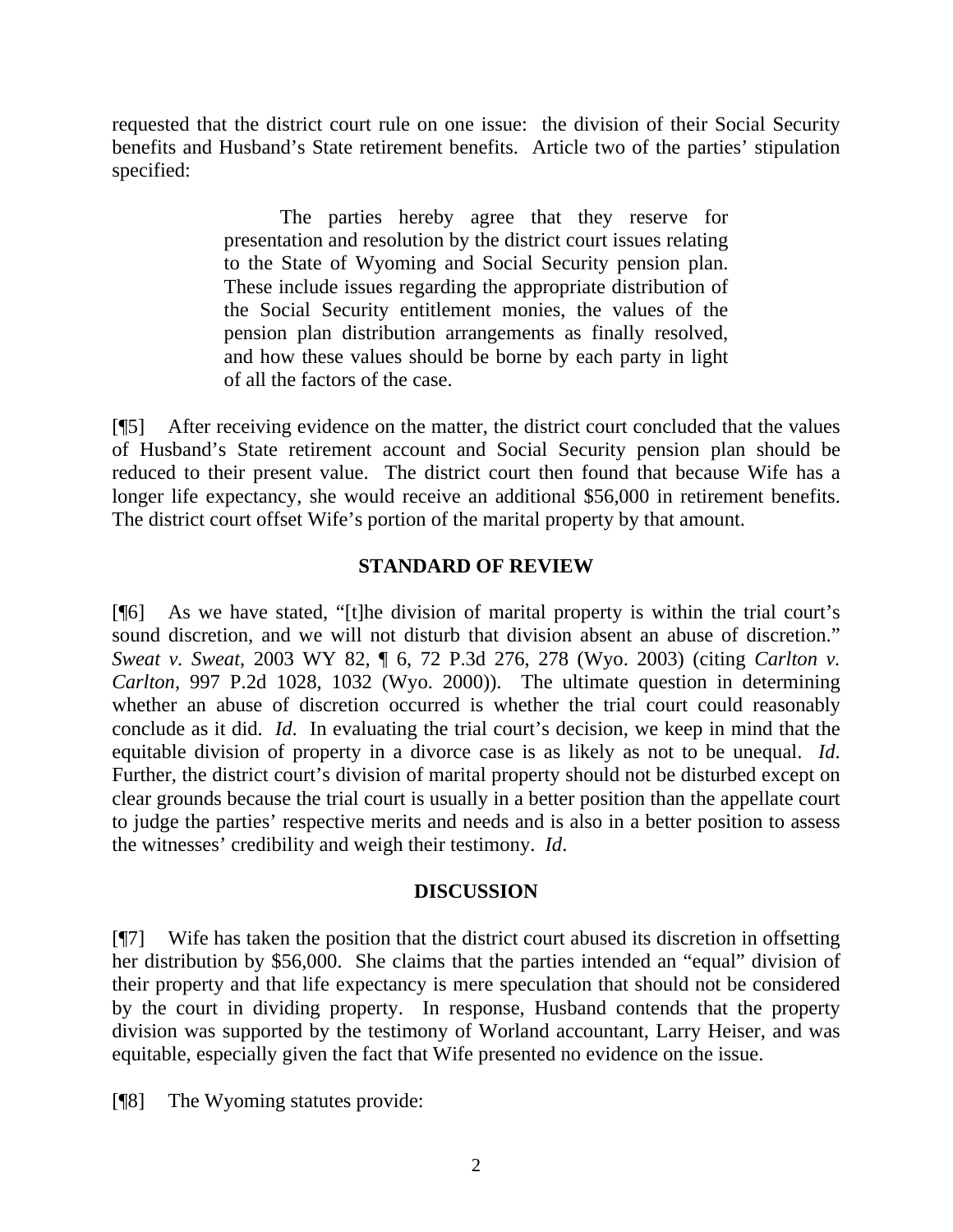In granting a divorce, the court shall make such disposition of the property of the parties as appears just and equitable, having regard for the respective merits of the parties and the condition in which they will be left by the divorce, the party through whom the property was acquired and the burdens imposed upon the property for the benefit of either party and children. . . .

Wyo. Stat. Ann. § 20-2-114 (LexisNexis 2005).

[¶9] In the case of *Broadhead v. Broadhead*, 737 P.2d 731, 736-737 (Wyo. 1987), we recognized the majority rule that retirement benefits earned during the marriage should be considered in the equitable division of the marital property. We also held that if possible and practicable, the trial court should allocate the retirement fund at the time of the divorce in order to sever the ties of the parties so that they may start their lives anew. *Id*. at 739; *Brockway v. Brockway*, 921 P.2d 1104, 1107 (Wyo. 1996).

[¶10] In *Broadhead*, we addressed the valuation of retirement benefits that had not yet vested with the divorcing employee. We held that

> [n]o mechanical process for the valuation of the employer contribution as nonvested is possible with the indeterminate expectancy that exists. It is recognized that actuarial experts can apply some rules of probability as appropriate evidence, but any opinion conclusion is subject to the conjectural effect of employee exercised options. We specifically determine that the trial court is entitled to receive evidence and give valuative consideration to the nonvested employer's share of the state retirement program. Obviously, age, work stability, length of service, likelihood of discharge, or voluntary preretirement work termination are all intangible factors to be considered in a generalized valuation of the present worth of future expectancy. No specific rule or arrangement can be made applicable for each individual case.

*Id.*, 737 P.2d at 738 (internal citation omitted).

[¶11] Here, because Husband had already retired, the district court did not have to consider questions such as work stability or likelihood of discharge. Rather, the sole questions were the value and equitable distribution of the State retirement and Social Security at the time of the divorce. The court received evidence as to the present value of both Husband's State retirement and the parties' Social Security. The court also received evidence regarding life expectancy of the parties and concluded that, based upon life